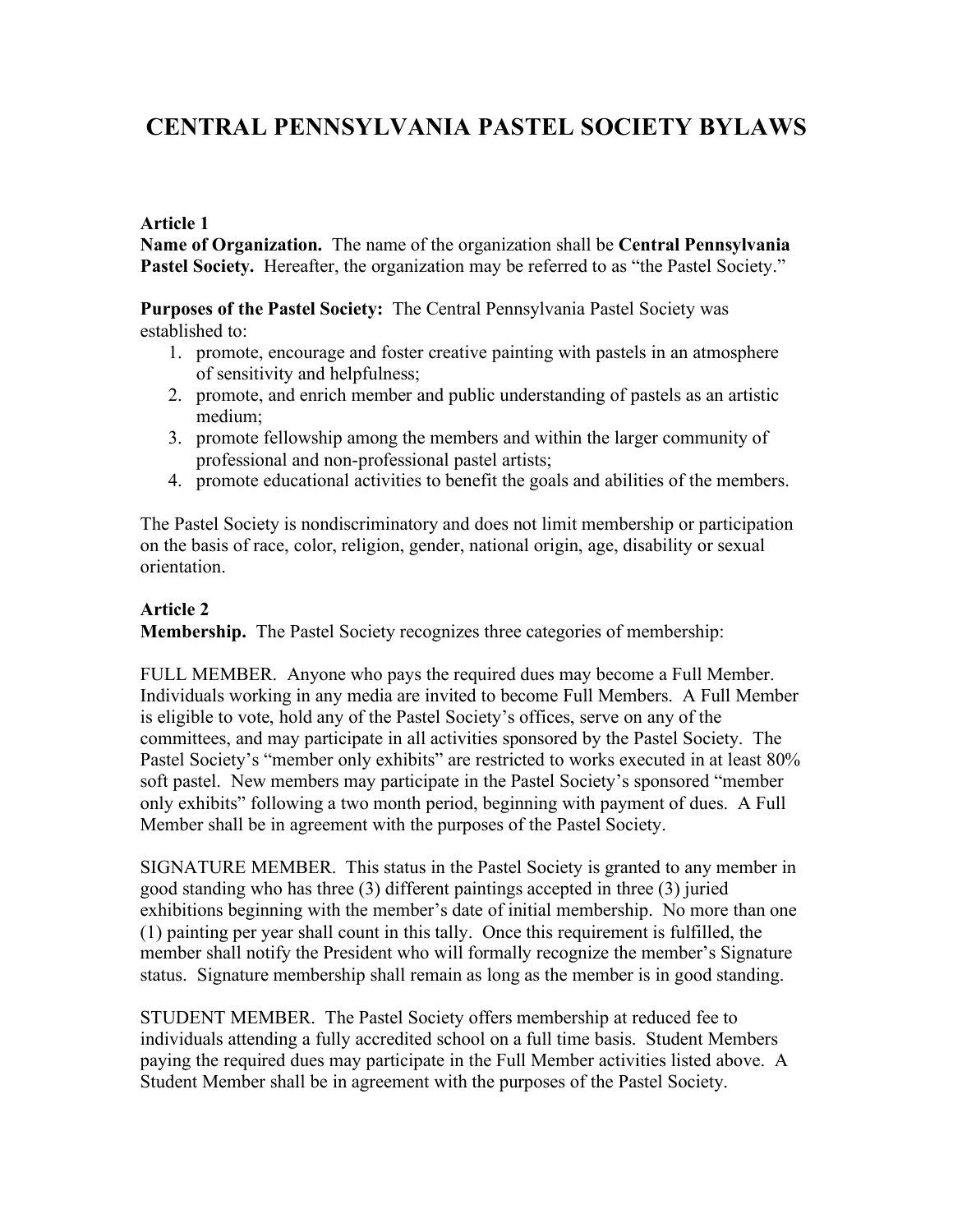Members are expected to support the purposes of the Pastel Society by actively participating in meetings and assisting with sponsored activities.

**Dues.** Dues will be approved and voted on by the membership at the Pastel Society's annual meeting in November. Dues are currently \$30.00 for Full Members and \$20.00 for Student Members. Dues must be paid by January 1. New members joining after November 1 will have their dues credited to the following calendar year. Membership will be terminated for nonpayment.

**Termination.** Membership shall be terminated for the following reasons:

- (1) non-payment of dues or assessments;
- (2) public behavior that is detrimental to the Pastel Society's reputation;
- (3) defamation of character.

#### **Article 3**

**Officers.** The Board of the Pastel Society shall consist of the following elected officers: president, vice-president, recording secretary, and treasurer. Appointed officers include the chair of the membership committee, the newsletter editor, the chair of the program committee, and the chairs of additional committees deemed necessary by the Board.

**Elections.** Officers shall be elected at the annual meeting by a simple majority (more than half) of the votes cast by the members present in addition to absentee ballots appropriately submitted. The president and vice-president must have been Full Members for at least one (1) year prior to nomination. Officers are elected for a one (1) year term. When necessary, the president will appoint a proctor to manage the voting process.

**Resignations.** Officers who wish to resign must present their resignation in writing to the Board (elected officers).

**Vacancies.** Should a vacancy occur in mid-term, the president may appoint a member to complete the term. A vacancy in the office of the president shall automatically be filled by the vice-president.

#### **Duties of Officers**

PRESIDENT. The president is responsible for directing the ordinary affairs of the Pastel Society, supervise the duties of the elected officers, appoint committee chairpersons, set the agenda, and preside at board and general membership meetings. The president may participate as an ex-officio member in any or all standing committees.

The president shall alert members to matters that may affect the Pastel Society, and promote the Pastel Society and its various activities. The president shall be accountable to the Pastel Society's membership.

VICE-PRESIDENT. In the absence of the president, the vice president shall preside at meetings and assume other duties as necessary while the president is unable to fulfill his/her responsibilities. The vice-president shall assist in coordinating and publicizing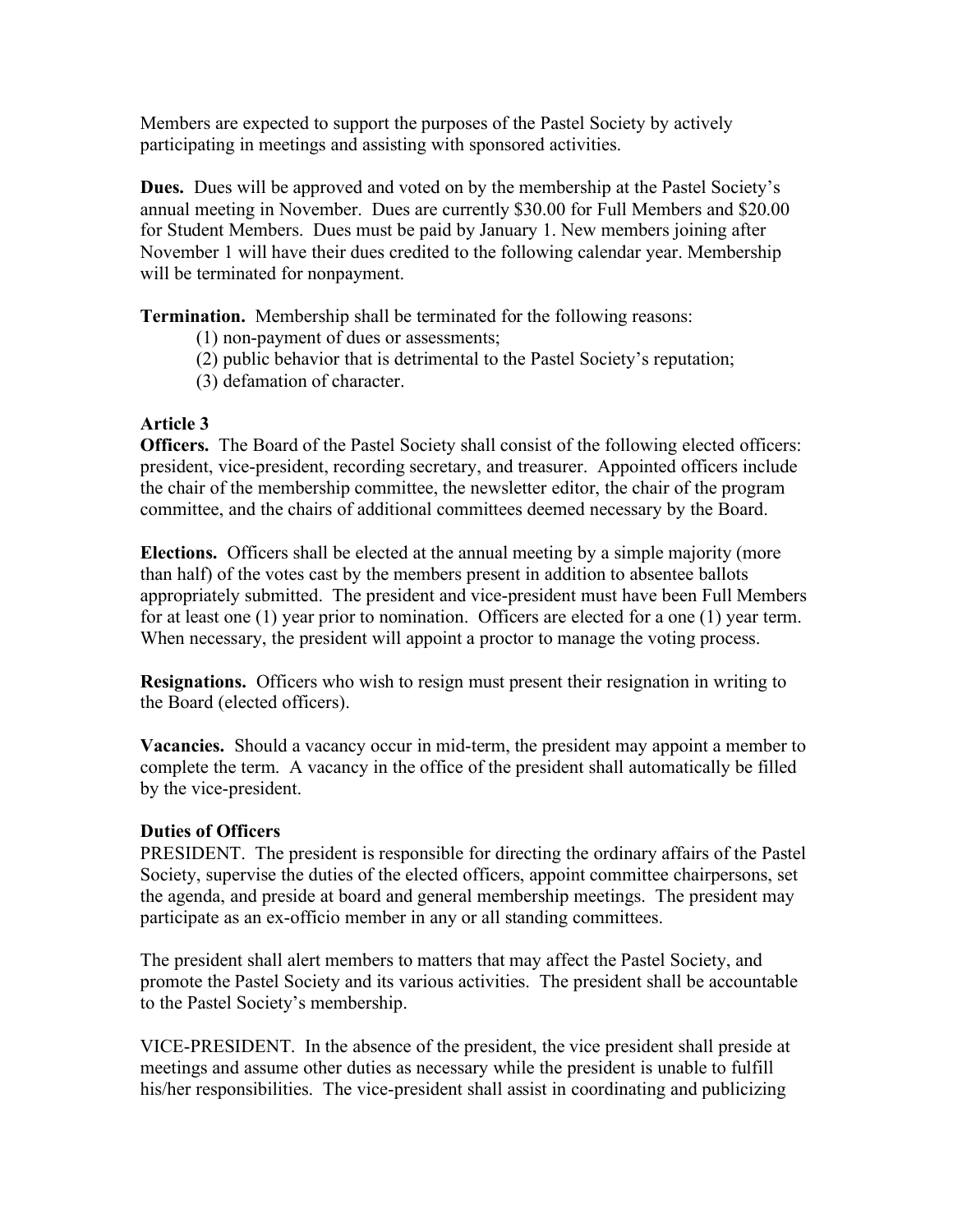the Pastel Society's activities and exhibits. The vice-president will assist the president in managing publicity and related public relations activities for special events and exhibits.

RECORDING SECRETARY. The recording secretary is responsible for recording and reporting the minutes of all Pastel Society meetings. The recording secretary shall maintain a permanent file of minutes, which shall include all treasurer reports. The recording secretary will assist the president in managing publicity and related public relations responsibilities.

TREASURER. The treasurer shall deposit funds received in the Pastel Society's bank account(s) and keep accurate records of receipts and disbursements. The treasurer shall also reconcile the checking account and maintain a file of bank statements, canceled checks and receipts for purchases and bills paid. The treasurer shall issue checks for all bills submitted to the society, or for special purposes, as directed by the president. Both the treasurer and the president shall be authorized to sign checks.

The treasurer shall present an updated financial report to the membership at each general meeting. The treasurer shall prepare and file appropriate state and federal information forms. The treasurer shall process membership applications and renewals, maintain a current membership roster, and formally notify members by email or by USPS of termination due to non-payment of dues.

NEWSLETTER EDITOR. The newsletter editor is responsible for keeping members informed through a periodic newsletter. Each edition shall contain a list of officers with phone numbers, minutes of meetings, the treasurer's report, details of upcoming meetings, workshops, and other information of interest to the members.

## **Article 4**

**Voting and Elections.** The president shall appoint a nominating committee and an election proctor at least thirty (30) days prior to the annual election meeting. The proctor shall receive all sealed absentee ballots. All elections shall be by secret ballot. Only absentee ballots received up to one (1) day prior to the meeting will be eligible. Absentee ballots will only count for the first round of voting and cannot be used to break a tie. All ballots will be kept by the proctor for a period of one month after the annual meeting. New officers shall be installed as the last order of business at the annual meeting.

## **Article 5**

**Committees.** Standing committees filled by volunteers and/or appointees shall be designated as deemed necessary.

## **Article 6**

**Irregularities and Misconduct of Office.** Upon formal notice to the Board, member/officer infractions and disputes will be resolved on an as needed basis with the approval of the membership. If necessary, a two-thirds (2/3) vote of the membership will be necessary to remove an officer from office and/or terminate an individual's membership in the society.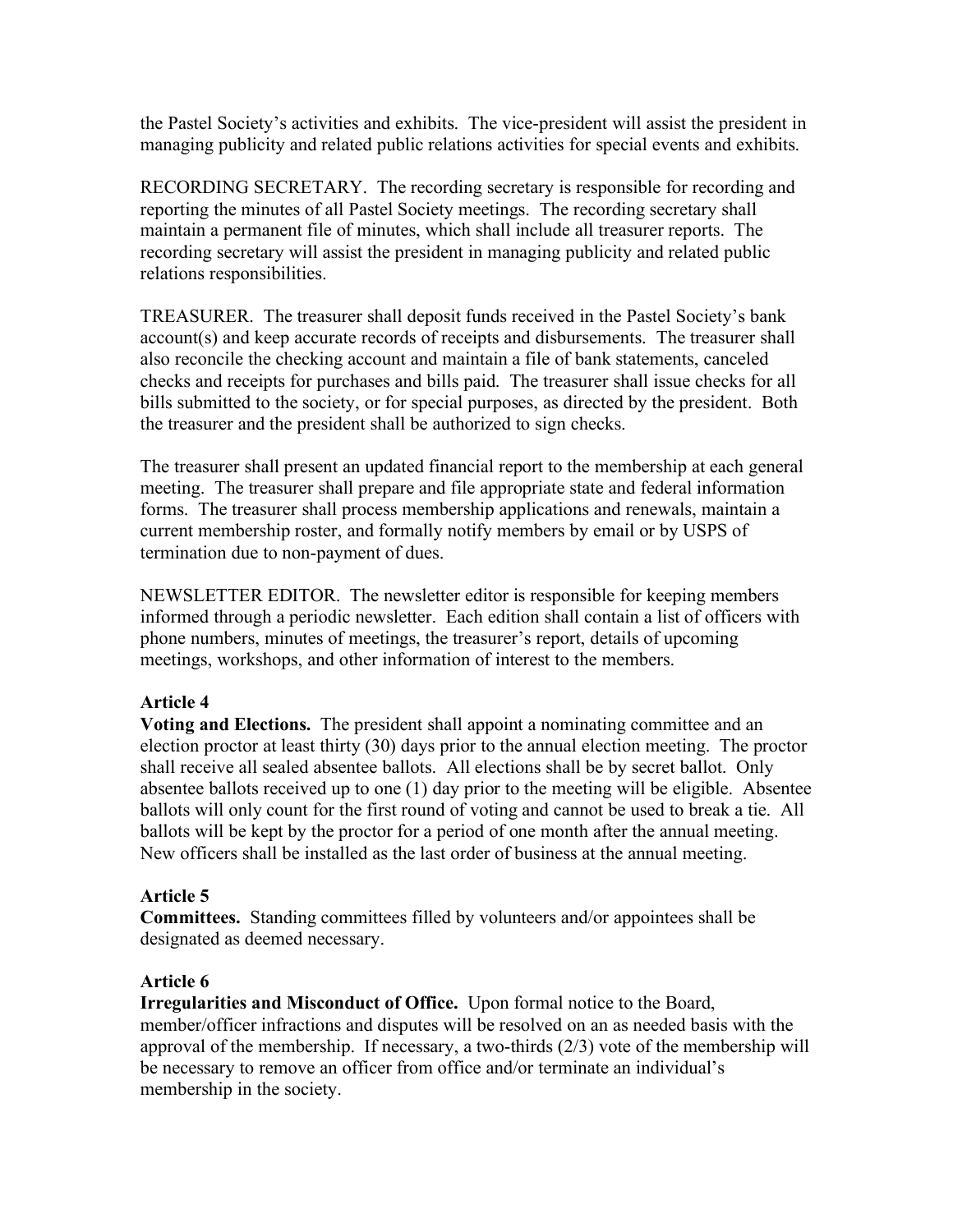#### **Article 7**

**Amendments.** Amendments shall be made according to the following two (2) step procedure. **Step one:** Proposed amendments to these Bylaws shall be submitted in writing to the membership at a regular meeting by any of the following: (1) the officers, (2) the bylaws committee, (3) a petition signed by at least twenty percent (20%) of the membership. **Step two:** Once submitted to, and discussed by the membership, the officers shall consider such proposal and pass their recommendation (to consider, or not to consider) to the membership with a copy of the amendment. This shall occur within thirty (30 days) of submission. The recommendation shall be dealt with at the next general meeting. Passage of the proposed amendment shall require approval of twothirds(2/3) of the ballots cast, including absentee ballots submitted at least one (1) day prior to the meeting. When necessary, the president will appoint a proctor to manage the voting process.

#### **Article 8**

**Dissolution.** A motion to dissolve the Pastel Society shall require a written petition supported by at least twenty (20) percent of the members. Written notice of this motion shall be submitted to all Pastel Society members at least thirty (30) days prior to its consideration. Approval of the motion shall require a three fourths (3/4) majority of the ballots cast, including absentee ballots submitted one (1) day prior to its consideration. When necessary, the president will appoint a proctor to manage the voting process.

**Debts and Assets.** Upon dissolution, the debts of the Pastel Society shall be paid. Any property or remaining assets shall be liquidated and donated to one or more charitable art organizations, provided that such an organization has established a tax-exempt status under section 501 (c) (3) of the Internal Revenue Code.

## **Article 9**

**Ratification.** Ratification of the Bylaws shall require approval of three-fourths (3/4) of the votes cast, including absentee ballots submitted one (1) day prior to the ratification meeting. The Bylaws will take effect immediately upon passage. When necessary, the president will appoint a proctor to manage the voting process.

#### **Article 10**

**Provisions for Regulation of Internal Affairs.** The *Central Pennsylvania Pastel Society* name and/or logo shall not be used to promote or sponsor any event without the expressed written permission of the Pastel Society's board of officers. Its name is reserved for the collective benefit of its membership.

Formal communication among members, including written correspondence, e-mail, and meeting minutes, is considered confidential and shall not be released to anyone outside the membership. Further, when deemed appropriate by the president, member USPS addresses, phone numbers and e-mail addresses may be shared with organizations to further the purposes stated in Article 1 of the Pastel Society's By-laws.